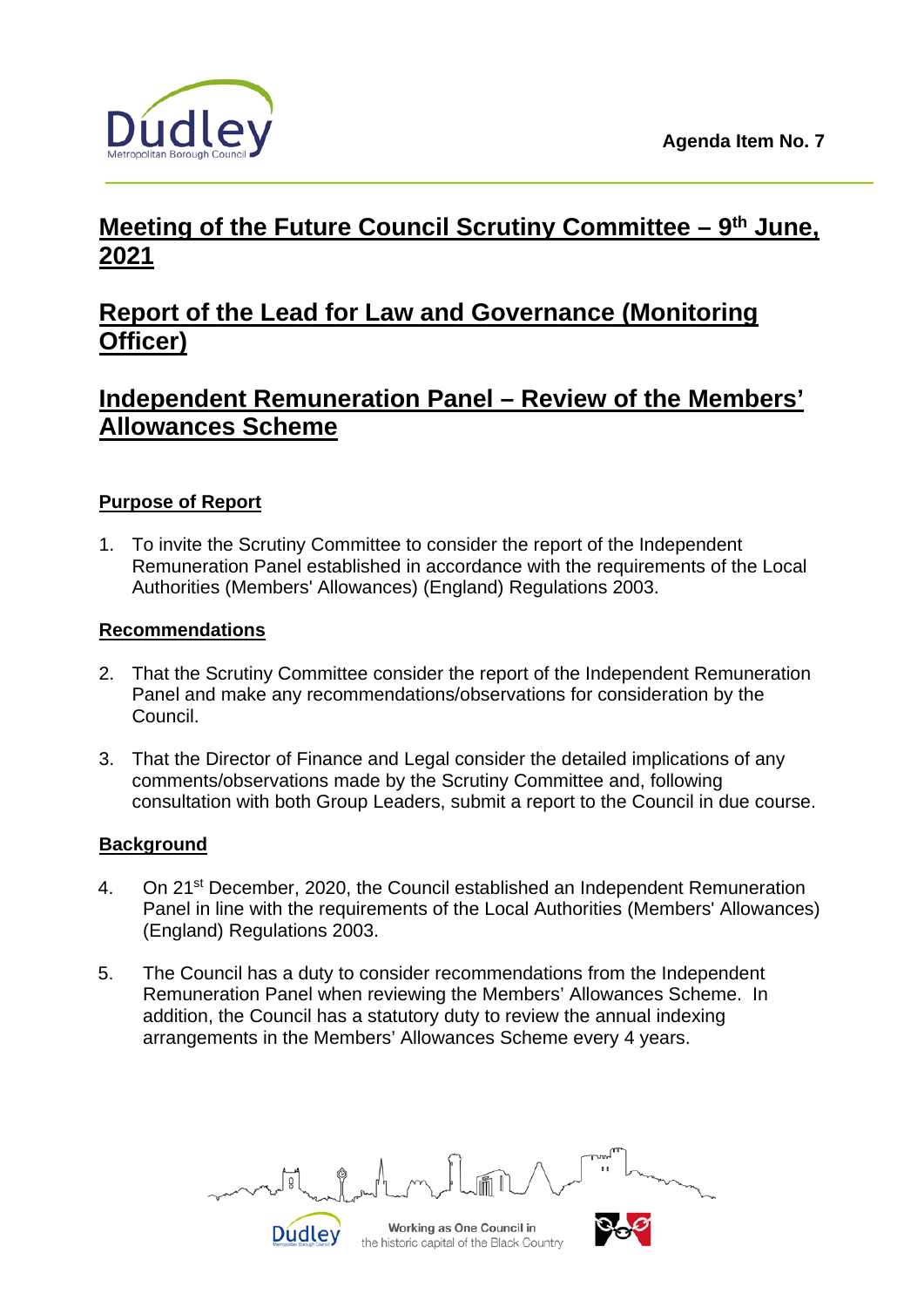- 6. The last review of the Members' Allowances Scheme took place in January, 2017 and there is a statutory obligation on the Council to undertake this further review in 2021.
- 7. To comply with legal obligations, the Independent Remuneration Panel was invited to submit recommendations in advance of the 2021/22 financial year. The report of the Independent Remuneration Panel is attached.
- 8. The report was considered by the Council on 22<sup>nd</sup> February, 2021 and it was resolved:
	- That the report of the Independent Remuneration Panel be received and referred for consideration by the appropriate Scrutiny Committee.
	- That, subject to the above, no changes be made to the provisions of the existing Members' Allowances Scheme to apply from 1<sup>st</sup> April, 2021.
- 9. The provisions of the existing Members' Allowances Scheme have therefore continued to apply from 1<sup>st</sup> April, 2021.

## **Finance**

10. Provision has been made for the continuation of the existing Members' Allowances Scheme, including the annual indexing arrangements, in the revenue budget considered by the Council on 1st March, 2021. Following detailed scrutiny, any future recommendations will need to be the subject of a further report to Full Council, including consideration of any associated financial implications.

#### **Law**

- 11. This report is to ensure compliance with the Local Government and Housing Act 1989 and the Local Authorities (Members' Allowances) (England) Regulations 2003.
- 12. The Council's Constitution was adopted under the Local Government Act 2000. Appointing an Independent Remuneration Panel and adopting a Members' Allowances Scheme are functions reserved to the full Council under Article 4 of the Constitution.

#### **Risk Management**

13. The Council will consider any ongoing material risks as part of the Council's Risk Management Framework.

#### **Equality Impact**

14. This report has due regard to the Council's policies on equality and diversity.

Working as One Council in **Dudley**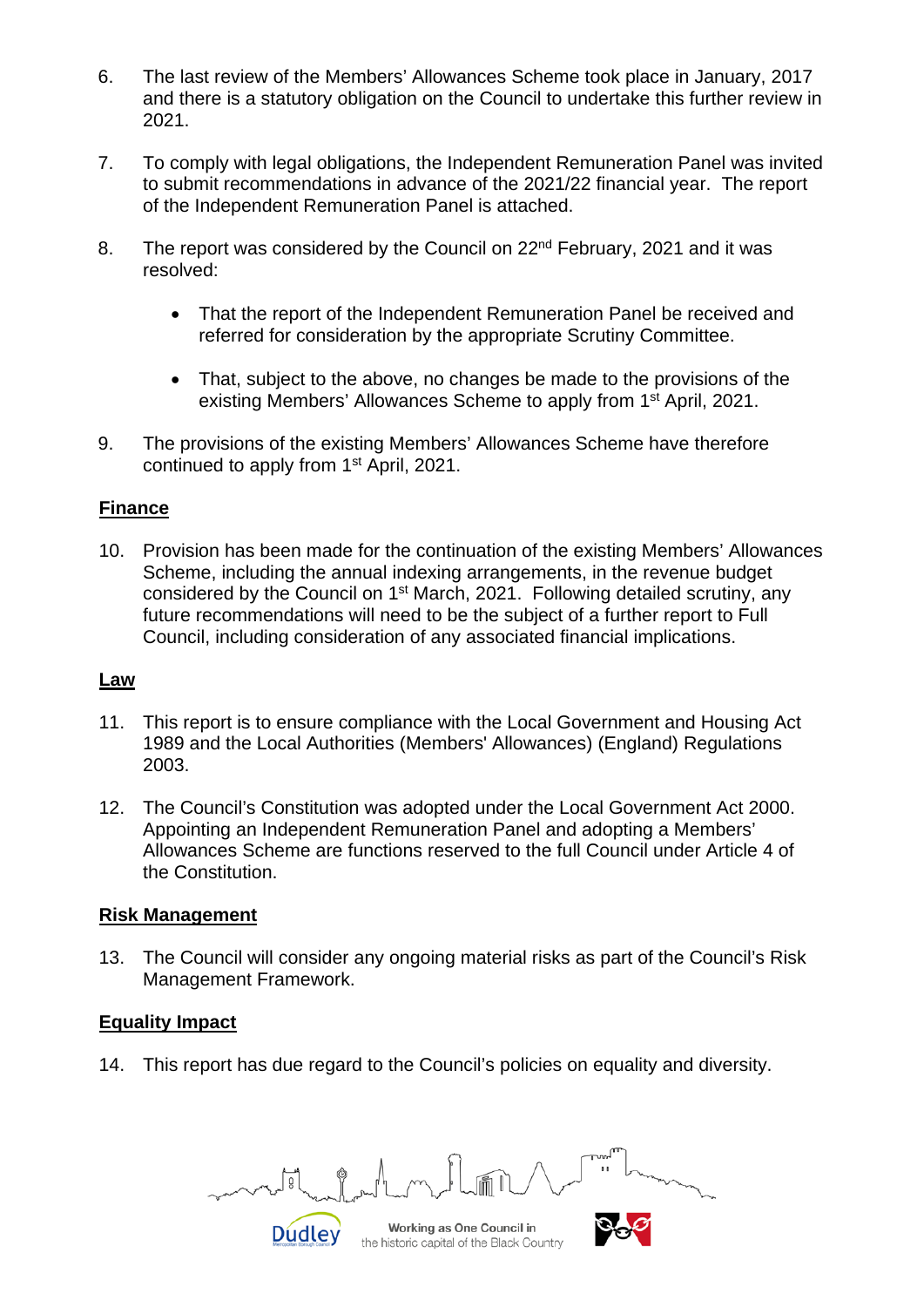#### **Human Resources/Organisational Development**

15. There are no additional human resources or organisational development implications.

#### **Commercial/Procurement**

16. This report has no commercial impact on the Council's ability to trade or implications relating to compliance with Contract Standing Orders and/or Procurement legislation.

## **Council Priorities**

17. The Members Allowances Scheme forms part of the Council's Constitution, which underpins the delivery of key Council priorities including the Borough Vision, Council Plan and Future Council Programme.

 $M-L$ 

………………………………………… **Mohammed Farooq Lead for Law and Governance (Monitoring Officer)**

| Contact Officer: | <b>Steve Griffiths</b>               |
|------------------|--------------------------------------|
|                  | <b>Democratic Services Manager</b>   |
|                  | Telephone: 01384 815235              |
|                  | Email: steve.griffiths@dudley.gov.uk |

## **List of Background Documents**

Report of the Independent Remuneration Panel (Attached)

**Dudley** 

Report and Minutes of the Council Meeting dated 22<sup>nd</sup> February, 2021

 $\sqrt{g}$ 

Working as One Council in the historic capital of the Black Country

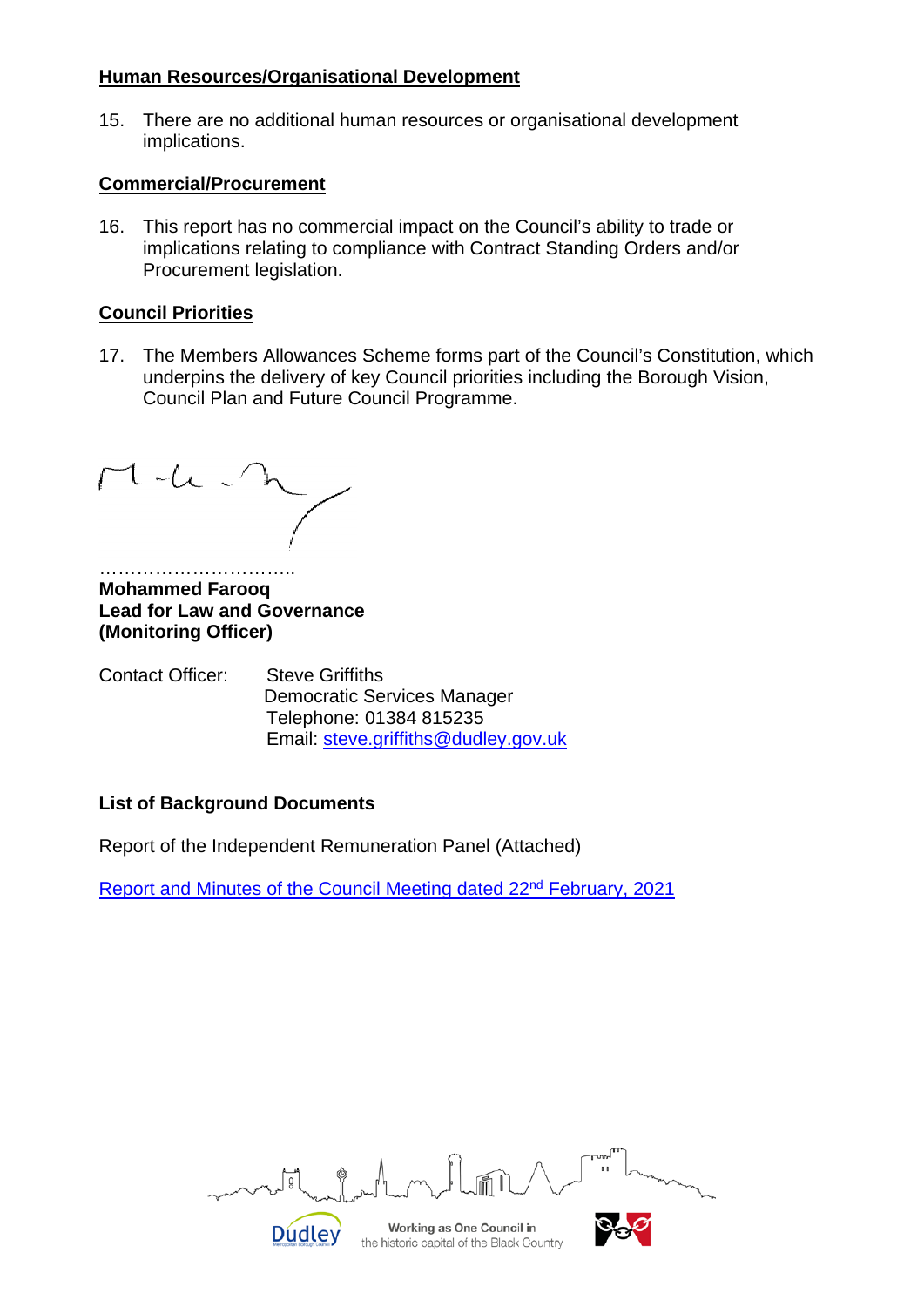

## **Report of the Independent Remuneration Panel**

### **1. Introduction**

1.1 Under the Local Authorities (Members' Allowances) (England) Regulations 2003, the Council has a duty to have regard to recommendations made by an Independent Remuneration Panel when reviewing the Members' Allowances Scheme. In addition, the Council has a duty to review the annual indexing arrangements (ie: cost of living increases) in the Members' Allowances Scheme every 4 years.

#### **2. Membership of the Panel**

2.1 The Panel comprised three independent persons, namely Mr R Boot OBE DL (Lead of Dudley Group Deputy Lieutenants); Rt Revd M Gorick (The Bishop of Dudley) and Revd A Hadley (the Council's Independent Person for Standards). The Chief Executive, Director of Finance and Legal and the Lead for Law and Governance supported the Panel in its deliberations.

#### **3. Terms of Reference**

- 3.1 The Independent Remuneration Panel was asked to consider and make recommendations on:
	- The continuation of the annual indexing arrangements for Members' Allowances based on the agreed cost of living pay increases for local authority staff whose pay award is determined by the National Joint Council.
	- The level of Basic Allowance paid to all Members of the Council.
	- The positions that attract Special Responsibility Allowance payments, together with the levels of remuneration paid to those positions.

#### **4. Background**

4.1 The current Members' Allowances Scheme was last reviewed by an Independent Remuneration Panel in January, 2017. The Scheme was approved by the Council at its meeting on 6<sup>th</sup> March, 2017, following the receipt of recommendations from the Independent Remuneration Panel. The current Members' Allowances Scheme is attached as Appendix A. The Council has a duty to review the Scheme every 4 years, particularly with reference to annual indexing arrangements (ie: cost of living increases).

Working as One Council in the historic capital of the Black Country

Dudley

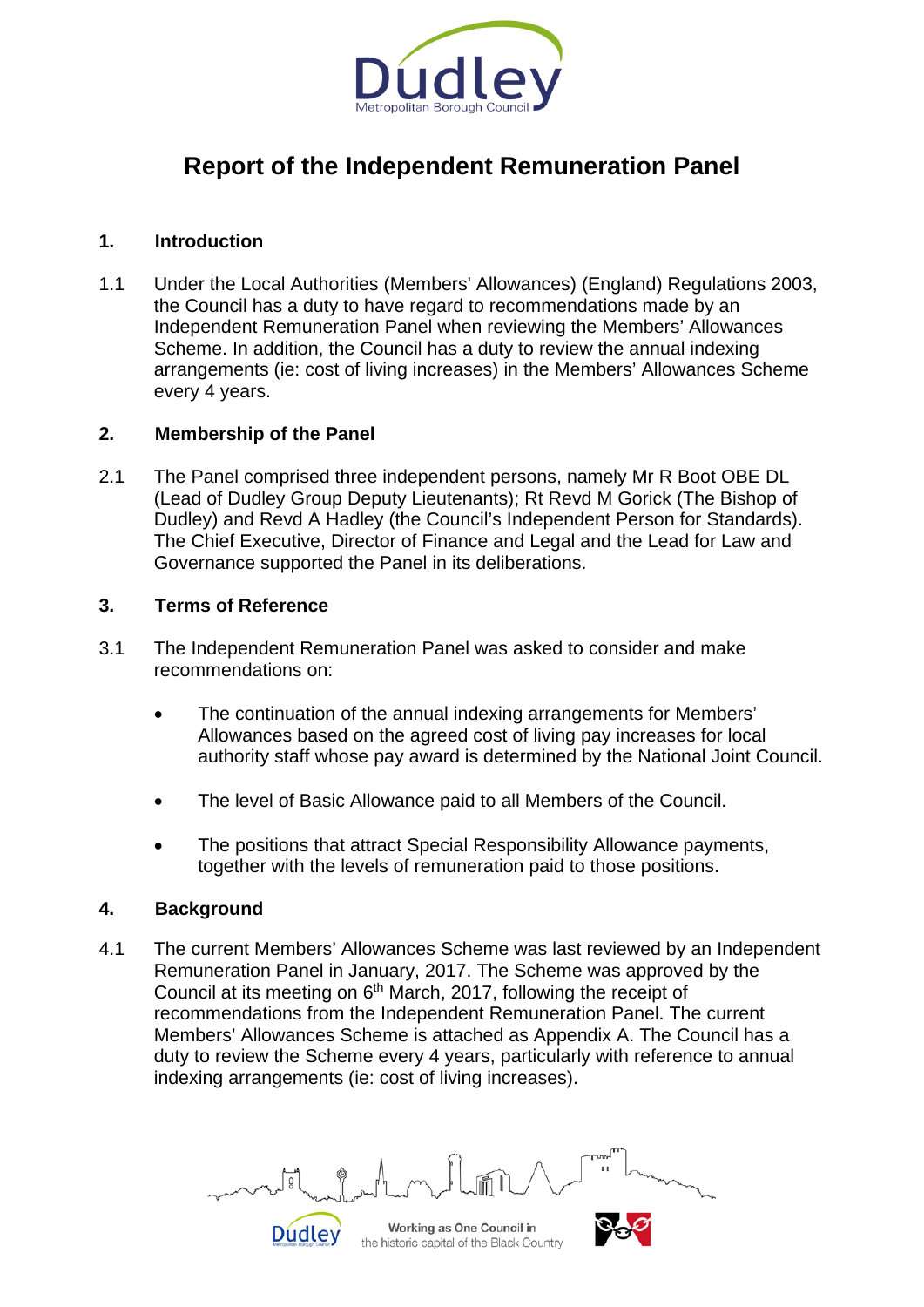4.2 The Panel has considered the current Members' Allowances Scheme (see Appendix A), together with comparator information from other local authorities both regionally and nationally.

## **5. Findings**

- 5.1 The Council approved a voluntary reduction in Members' Allowances in the 2017/18 financial year. Members' Allowances (including all responsibility allowances with the exception of the Leader of the Council and the Group Leader allowances) were reduced by 5% with effect from 1st April, 2017. The Leader of the Council and Group Leader Allowances were reduced by 10% from the same date. This achieved a saving on Members' Allowances of £46,500.
- 5.2 The decision to reduce Members' Allowances was taken in the context of severe budget pressures applicable at that time. The reductions were made in parallel with changes to staff terms and conditions, including the imposition of 3 days mandatory unpaid leave equating to a 1.15% salary reduction for the majority of staff. Additionally, employees on Grade 7 and above did not receive the 1% salary increase in 2017. There are draft proposals in the Council's 2021/22 revenue budget strategy to reverse the changes applicable to staff effective from April, 2021.
- 5.3 It is recognised that Members' Allowances are consistently lower in Dudley than other neighbouring and similar local authorities. Dudley is traditionally regarded as a low cost, low spend authority. The Panel acknowledge the principle that remuneration levels and the reductions previously made should not undermine or devalue the important work and role of local Councillors.
- 5.4 There have been no significant changes to the Council's governance structures requiring amendments to the Members' Allowances Scheme since the last independent review in 2017. The positions that attract Special Responsibility Allowances remain broadly appropriate.
- 5.5 The Council is, however, considering a review of the Scrutiny Committee structure for implementation in the 2021/22 municipal year. If approved, this will have the effect of reducing the number of Scrutiny Committees to 4 (from the current 5) resulting in potential savings of £6,438 in Chair/Vice-Chair Special Responsibility Allowance payments. It is acknowledged that the Special Responsibility Allowances paid to Scrutiny Chairs are significantly lower than in neighbouring authorities and there is a need to recognise the important role undertaken by Scrutiny. The role of Shadow Cabinet Members (see paragraph 5.8) is not a replacement for the statutory requirements for local government scrutiny arrangements.

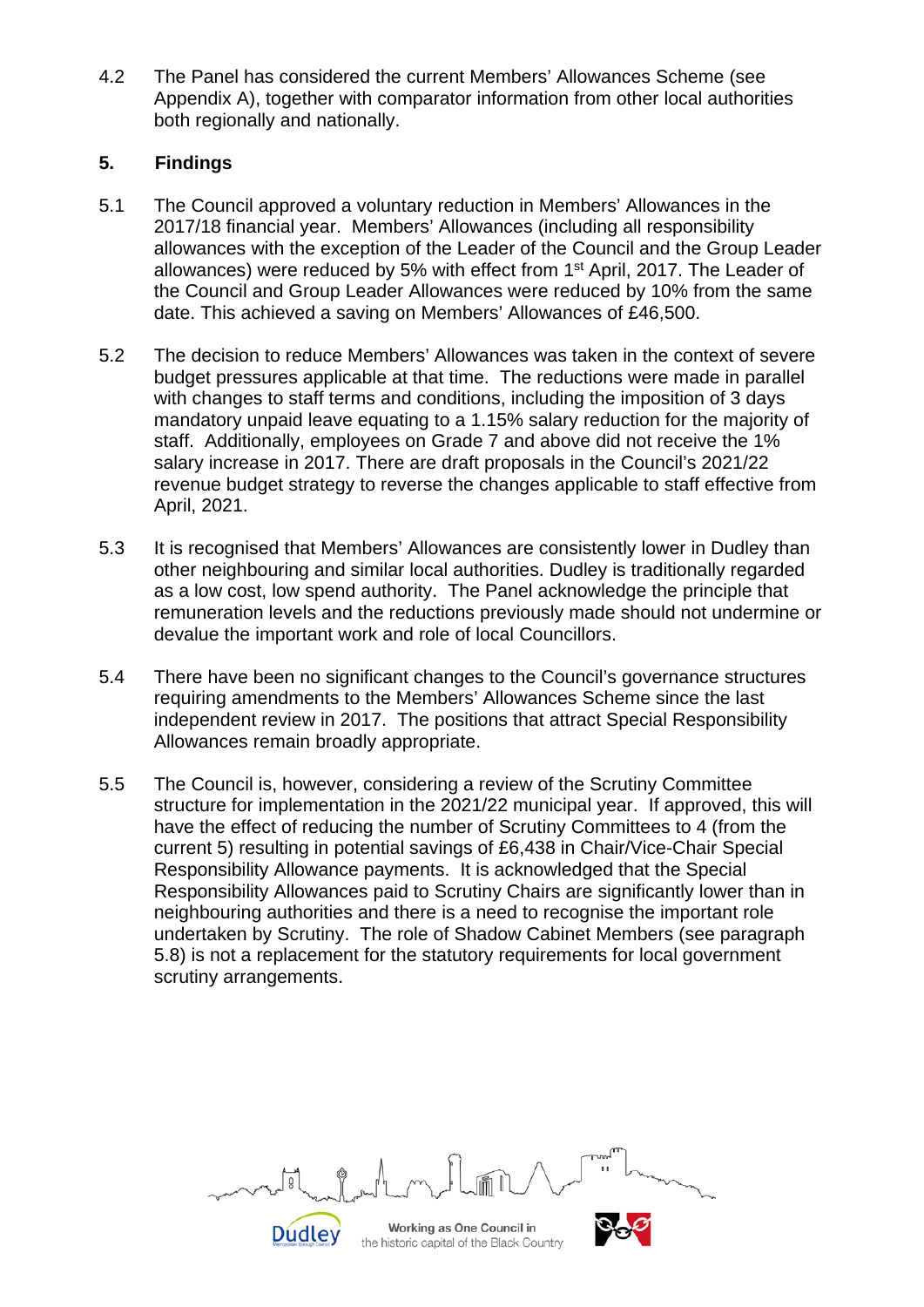- 5.6 The Panel acknowledge historical concerns about remuneration levels in the context of Members who are in full time employment, the difficulties in attracting people to become Councillors, the increasing use of mobile technology and the ever-increasing demands placed on Councillors and public services by the community. Reference has been made to the demands on Councillors during the Covid-19 pandemic in adapting to new ways of working, including their successful participation in remote meetings. It has also been noted that Dudley had seen an increase in younger people becoming Councillors in recent years.
- 5.7 Attending meetings is a key element of a Councillor's role. Attendance records of Councillors at meetings are publicly available and monitored closely by Political Groups on a regular basis. Members are governed by the six-month's nonattendance rule as stipulated in the Local Government Act 1972. In addition to attending meetings, Councillors undertake a substantial amount of work in their representational role (eg: as 'community champions'), dealing with case work and involvement with various groups and organisations.
- 5.8 The current Members' Allowances Scheme makes no provision to reflect the workload of Lead Opposition Spokespersons (also known as 'Shadow Cabinet Members'), who are regularly required to attend briefings, Cabinet and other meetings. The Panel consider that it would be within the Council's discretion to introduce Special Responsibility Allowances for Lead Opposition Spokespersons. Comparator information should be obtained from other local authorities before determining any remuneration level in proportion to the other Special Responsibility Allowances in the Council's Scheme. The payment of any allowances to Shadow Cabinet Members would not replace the statutory responsibilities of the scrutiny arrangements.
- 5.9 It has been clarified that although the Mayor and Deputy Mayor receive additional payments, these are dealt with separately outside the scope of the Members' Allowances Scheme.
- 5.10 Additional allowances are paid to those Members who are nominated to serve on the West Midlands Fire and Rescue Authority and the West Midlands Combined Authority Transport Delivery Committee. These are also outside the scope of the Council's Members' Allowances Scheme.
- 5.11 The Panel considered that it would be appropriate and defensible for the Council to set an aspiration, in principle, for Basic and Special Responsibility Allowances to be increased towards a reasonable average figure. The Panel considered that the most appropriate comparator is the average of Members' Allowances paid by the other Black Country authorities (see Appendix B).

Working as One Council in Dudley the historic capital of the Black Country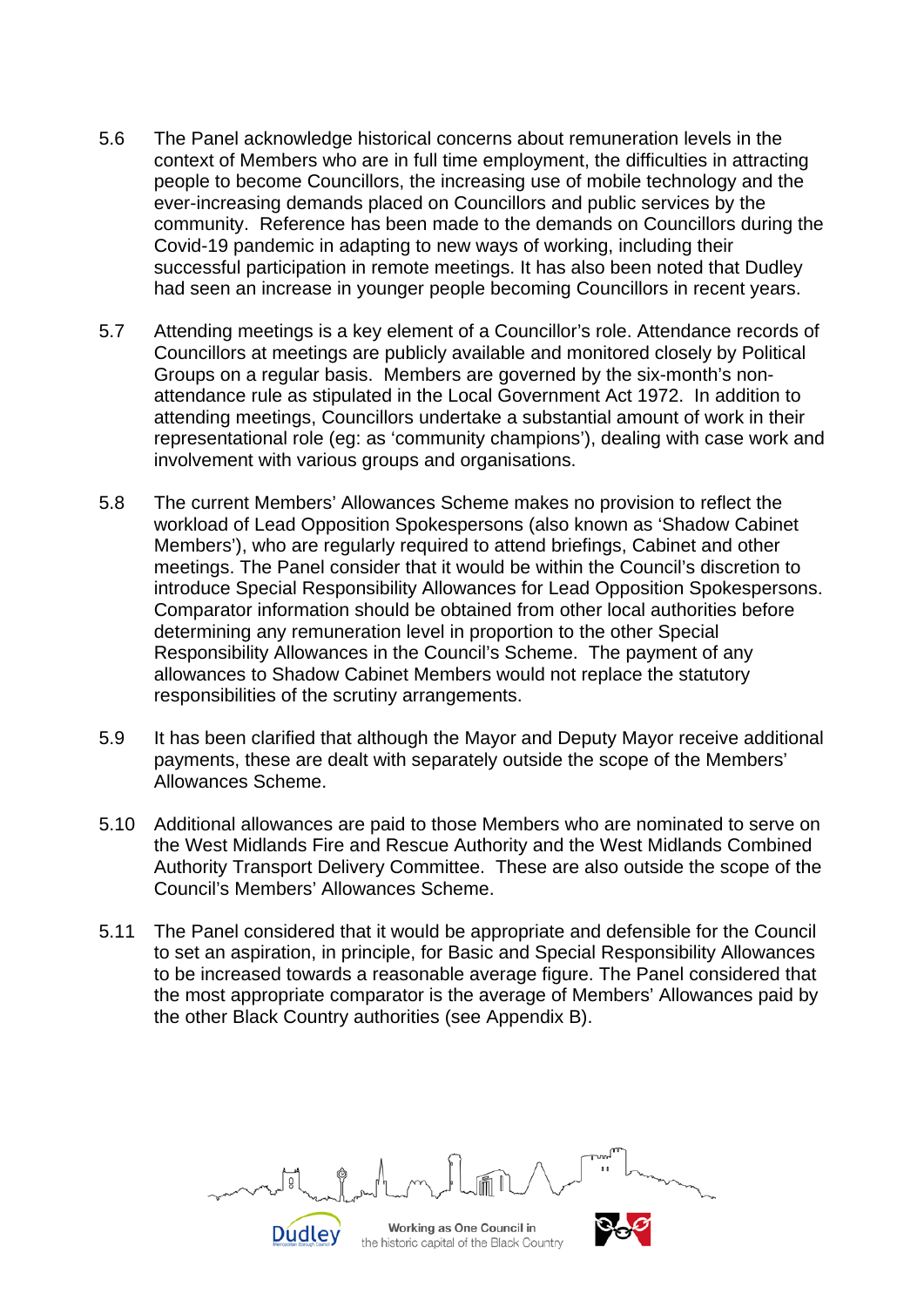- 5.12 In conclusion, the Panel accept that Members' Allowances should properly reflect the important role and work undertaken by local Councillors. The level of remuneration should not be seen as a barrier to attracting various groups of people from undertaking the role.
- 5.13 The provisional total budget for Members' Allowances in 2021/22 is £981,900. The Council will need to consider the financial impact and affordability of any amendments to the Scheme, including whether any future increases should be implemented immediately or phased in incrementally over a number of years. The Panel fully acknowledge the need to be sensitive to the national and local context, including associated issues such as the recent publicity concerning MP's pay.

#### **6. Recommendations**

- 6.1 That the indexing arrangements for Members' Allowances in future financial years continue to be on the basis of the agreed cost of living pay increases for local authority staff whose pay award is determined by the National Joint Council, the next such increase to be effective from 1st April, 2021.
- 6.2 That the Council consider setting an aspiration, in principle, for Basic and Special Responsibility Allowances to be increased towards a reasonable average figure based upon the average of Members' Allowances paid by the Black Country authorities.
- 6.3 That the Council consider the introduction of Special Responsibility Allowance payments for the Lead Opposition Spokespersons (Shadow Cabinet Members); the level of any such payments to be based on average payments made by other similar local authorities (if any) and/or in proportion to the other Special Responsibility Allowances contained in the Council's Members' Allowances Scheme.
- 6.4 That the Director of Finance and Legal undertake further work on the financial impact and affordability of implementing any amendments to the Members' Allowances Scheme in the context of the revenue budget strategy for 2021/22 and future years.

**Independent Remuneration Panel January 2021**

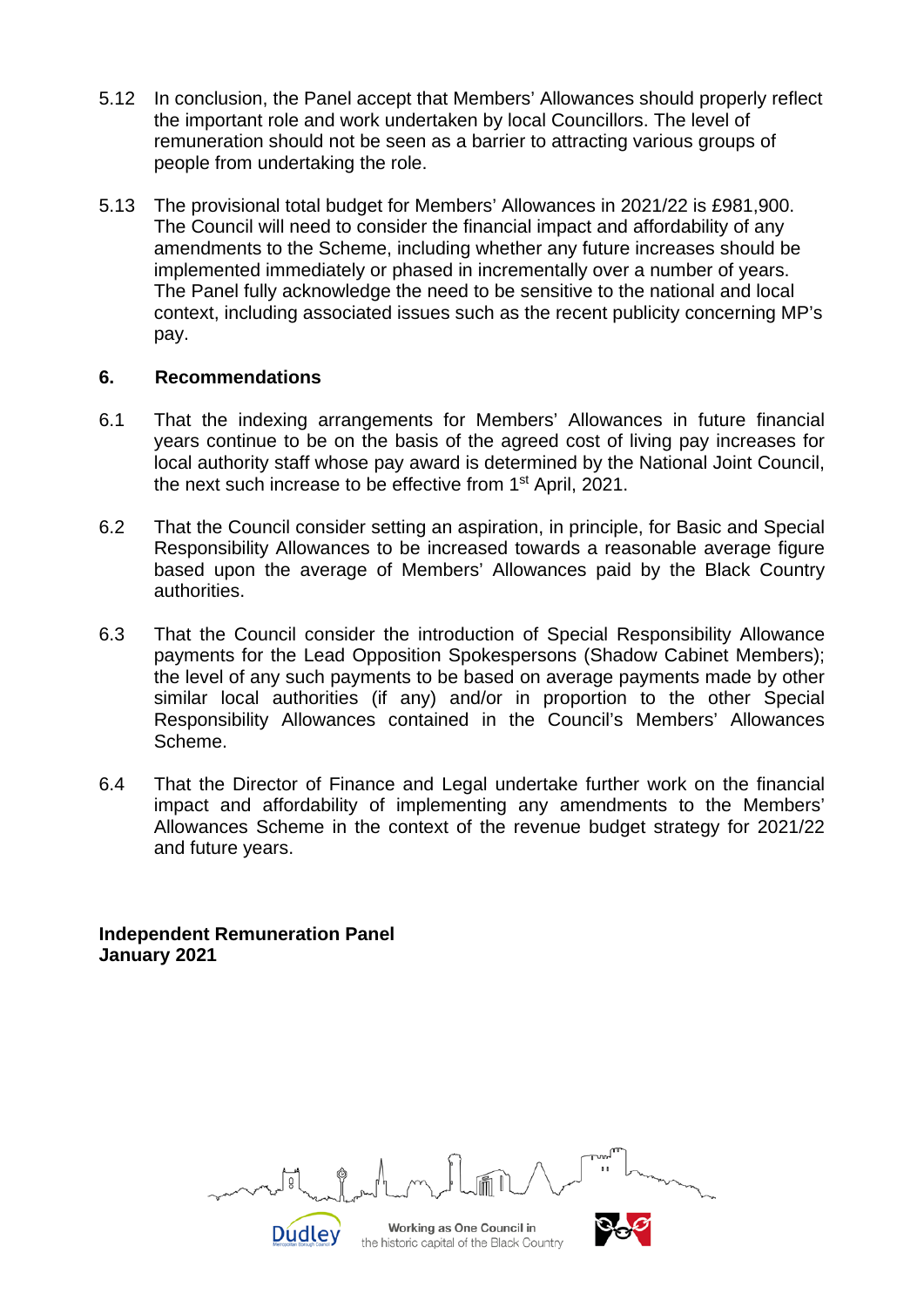**Appendix A**

#### **DUDLEY METROPOLITAN BOROUGH COUNCIL**

## **LOCAL GOVERNMENT AND HOUSING ACT 1989**

### **LOCAL AUTHORITIES (MEMBERS' ALLOWANCES) (ENGLAND) REGULATIONS 2003**

#### **LOCAL GOVERNMENT PENSION SCHEME AND DISCRETIONARY COMPENSATION (LOCAL AUTHORITY MEMBERS IN ENGLAND) REGULATIONS 2003**

#### **SCHEME FOR MEMBERS' ALLOWANCES**

- 1. Effective Date
- 1.1 This Scheme shall be effective from 1<sup>st</sup> April, 2017.
- 1.2 Members may elect to forego any part of their entitlement to an allowance under this Scheme by giving notice in writing to the Director of Finance and Legal.
- 2. Basic Allowance
- 2.1 Each elected member of the Council will receive an annual basic allowance, to be paid in monthly instalments in arrears. The annual basic allowance shall be £9,654.
- 3. Telephone Costs and Travel and Subsistence
- 3.1 The costs of telephones are incorporated within the basic allowance.
- 3.2 The cost of travel and subsistence in the West Midlands County area is incorporated into the basic allowance.
- 3.3 Regarding travel outside of the West Midlands County area:
	- (a) Members are required to travel by public transport wherever practicable, the cost of which shall be reimbursed or paid directly.
	- (b) Where the use of public transport is not practicable, the cost of travel will be reimbursed on the basis of casual user car allowances payable to officers.

ब्रि Working as One Council in **Dudley**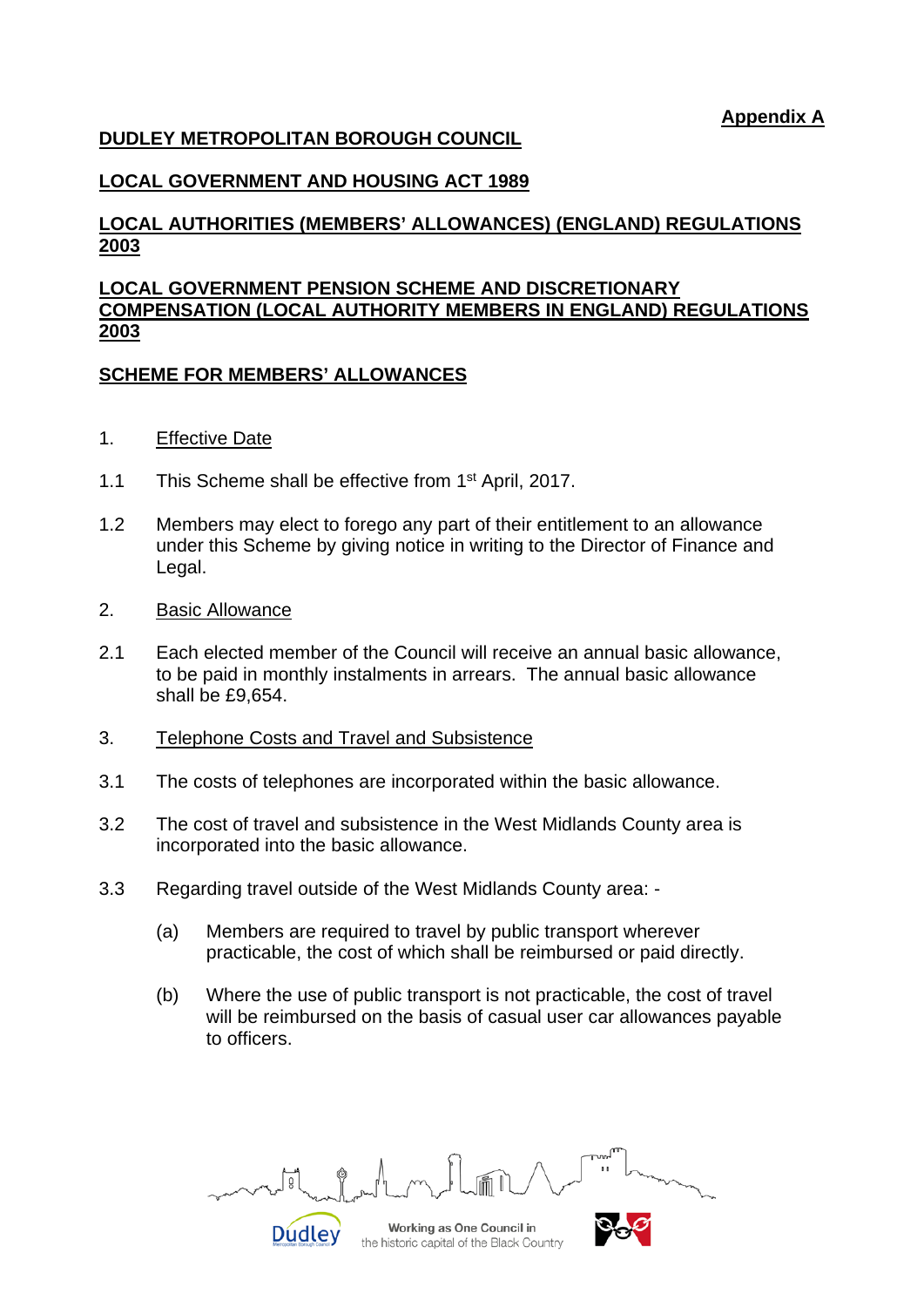(c) Where members are unable to take main meals in their normal place, the reasonable cost of purchasing a meal and beverage or appropriate refreshments shall be reimbursed, subject to receipts being produced where practicable.

#### 4. Special Responsibility Allowances

- 4.1 The Special Responsibility Allowances payable under this Scheme shall be those set out in Appendix 1 attached. They will be paid in monthly instalments in arrears.
- 4.2 The Special Responsibility Allowances payable to Opposition Party Leaders and Deputy Leaders shall be applicable only where their political group is ten or more elected members in number.
- 5. Multiple Allowances
- 5.1 Where a Member holds more than one office qualifying for a Special Responsibility Allowance, the Member shall be paid the higher or highest allowance only.
- 6. Inflation increases
- 6.1 The allowances in this Scheme shall be varied each year in line with the agreed cost of living pay increases for Local Authority staff whose pay award is determined by the National Joint Council.
- 7. Carer's Allowance
- 7.1 Where an elected member is required to pay a carer in order to attend official Council business, reasonable actual costs of that care will be reimbursed.
- 8. Absence
- 8.1 All the allowances in this Scheme will be withdrawn where an elected member ceases to be a Councillor for any reason. This includes failure to attend any meetings for six months without their absence being approved by the Council in advance.
- 9. Processing of Claims
- 9.1 The Director of Finance and Legal will maintain a record of all allowances paid showing the name of the recipient, the amount and the nature of the payment. The record will be available for inspection free of charge by any local government elector for the area of the Borough Council at all reasonable times. Copies of any part of the record may be made.

Working as One Council in **Dudley**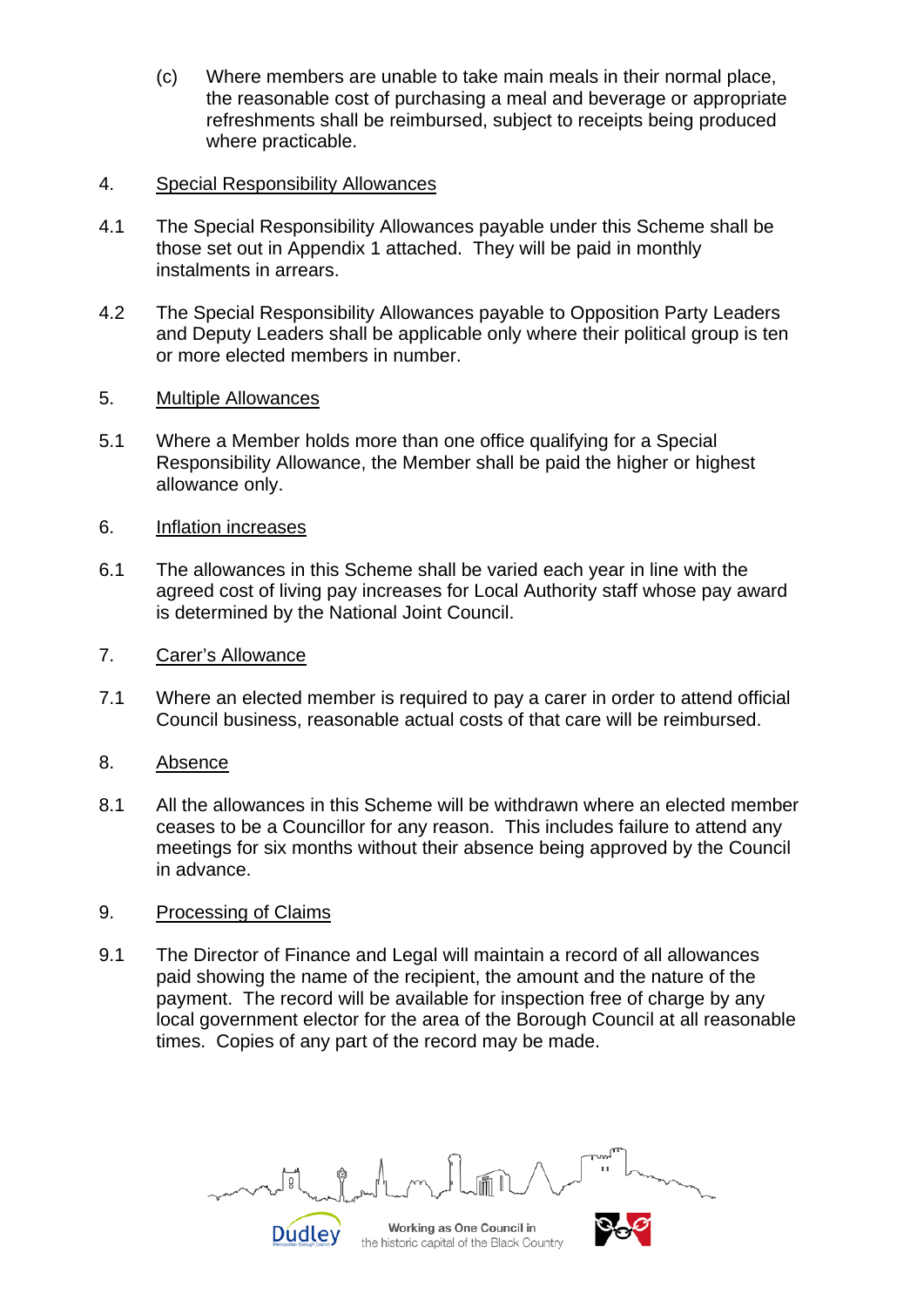## SPECIAL RESPONSIBILITY ALLOWANCES

|                                                                       | Cabinet/Chair       | Deputy/Vice         |  |
|-----------------------------------------------------------------------|---------------------|---------------------|--|
| Leader of the Council                                                 | £22,855             |                     |  |
| Deputy Leader                                                         |                     | £12,066             |  |
| <b>Cabinet Member</b>                                                 | £7,240              |                     |  |
| <b>Scrutiny Committees (incl.</b><br>Audit & Standards)               | £4,828              | £1,610              |  |
| <b>Development Control</b><br>Committee                               | £7,240              | £2,414              |  |
| <b>Other Committees</b><br>(Appeals, Licensing &<br>Safety and Taxis) | £4,828              | £1,610              |  |
| <b>Opposition Leaders</b>                                             | £4,573 <sup>1</sup> | £1,610 <sup>1</sup> |  |

1. The Special Responsibility Allowances payable to Opposition Party Leaders and Deputy Leaders shall be applicable only where their political group is ten or more elected members in number.

| nn.                                                                    | TUMH<br>п |
|------------------------------------------------------------------------|-----------|
| Working as One Council in<br>the historic capital of the Black Country |           |